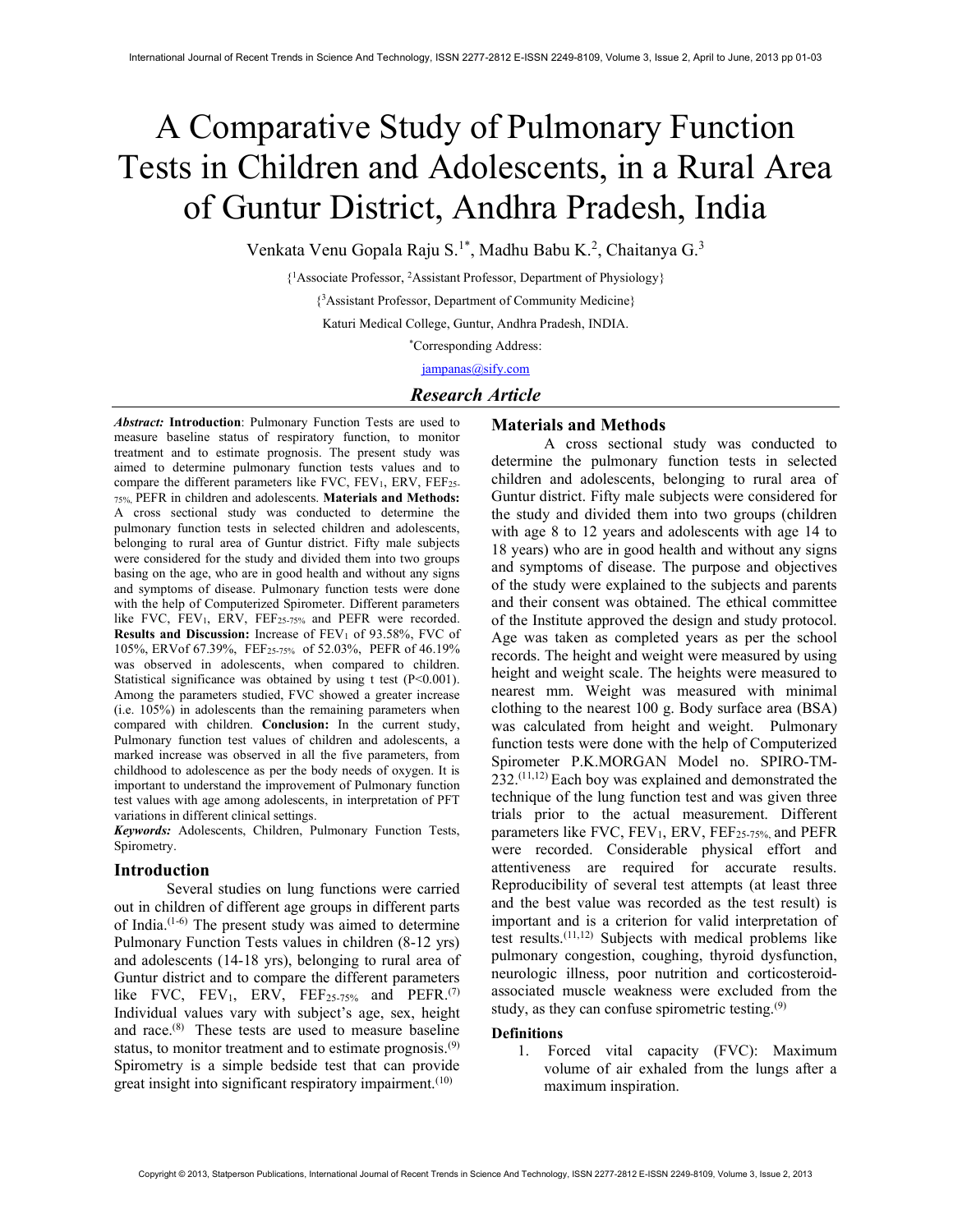- 2. Forced expiratory volume in one second  $(FEV<sub>1</sub>)$ : Volume exhaled during the first second of an FVC manoeuvre.<sup>(13)</sup>
- 3. Forced expiratory flow (FEF $_{25-75}$ ): Mean rate of airflow over the middle half of the FVC between 25% and 75% of FVC. (Figure 1)
- 4. Expiratory reserve volume (ERV): The volume of air that can be expired with a maximum expiratory effort after passive expiration.<sup>(14)</sup>
- 5. Peak expiratory flow rate (PEFR): Maximum velocity with which air is forced out of the  $lungs.$ <sup> $(15)$ </sup>



#### Results and Discussion

Mean age, weight, height & body surface area in children and adolescents were depicted in figure 2.



Figure 2: Age, Weight, Height & Body surface area comparison between children (8-12 yrs) and adolescents (14-18 yrs)

The mean forced vital capacity (FVC) in the children was 1.72 litres when compared with the mean forced vital capacity of adolescents, which was 3.52 litres, shown an increase in forced vital capacity of 105% in male adolescents. The mean forced expiratory volume (FEV<sub>1</sub>) in the children was 1.56 litres when compared with the mean forced expiratory volume of adolescents which was 3.02 litres, shown an increase of forced expiratory volume of 93.58% in adolescents. The mean forced expiratory flow (FEF  $_{25-75\%}$ ) was 2.21 litres/sec in children when compared with the mean forced expiratory flow in adolescents which was 3.36 litres/sec. These results shown an increase in mean forced expiratory flow  $(FEF<sub>25-75%</sub>)$  of adolescents by 52.03%. The mean expiratory reserve volume (ERV) in the children was 0.92 litres when compared with the mean expiratory reserve volume of male adolescents

which was 1.54 litres .These results shown an increase in expiratory reserve volume by 67.39% in adolescents. The mean peak expiratory flow rate (PEFR) in the children was 281.92 L/min when compared with the mean peak expiratory flow rate in the adolescents which was 412.16 L/min, showed an increase of 46.19%. Various national and international studies have shown the variability of PEFR with age, sex, height and BMI. (15) Pande et al conducted a comparative study in 783 children (aged 6-17 years) from a school in urban Delhi and 523 children (aged 6-15 years) from another school in Nellore, Andhra Pradesh.<sup>(16)</sup> Age, sex, height and weight were independent predictors of PEFR in children from Nellore. Age, sex and height, were independent predictors of PEFR in boys from Delhi while height alone was an independent predictor of PEFR in Delhi girls. Common prediction equations for predicting PEFR in boys and girls have been developed for both regions based on age and height. For the same height and age, boys had higher PEFR than girls. The PEFRs of children from both parts of the country were similar, but were lower than those reported for American white children. Chowgule et al did a study on children between age range 6 years to 15 years.<sup>(1)</sup> The pulmonary function data was separated by sex, and classified on the basis of height and age. The mean and standard deviation was calculated for every such variable. The lung function test variables show a linear positive correlation with height and age. Height explained the maximum variance in lung function parameters. For clinical evaluation of child's lung function, height is the most significant independent parameter in comparison to age and weight. Lung function first increases with weight (muscularity effect) and decreases with further increase in weight (obesity effect).<sup> $(17)$ </sup> This study was conducted with an idea to compare the Pulmonary Function Tests in children and adolescents of Guntur rural area. Among the parameters recorded in our study (FVC, FEV<sub>1</sub>, FEF 25-75%, ERV and PEFR), FVC showed a greater increase (i.e. 105%) in adolescents than the remaining parameters when compared with children. (Table 1)

Table 1: Comparison of Pulmonary Function Test values between children and adolescents

| Pulmonary<br><b>Function Tests</b> | Children<br>$(8-12 \text{ yrs})$ | Adolescents<br>$(14-18 \text{ yrs})$ | P-value |
|------------------------------------|----------------------------------|--------------------------------------|---------|
|                                    | $MEAN \pm SD$                    | MEAN± SD                             |         |
| FVC (Lit)                          | $1.72 \pm 0.28$                  | $3.52\pm0.26$                        | 0.001   |
| $FEV1$ (Lit)                       | $1.56 \pm 0.23$                  | $3.02 \pm 0.22$                      | 0.001   |
| FEF <sub>25-75</sub> % (Lit/sec)   | $2.21 \pm 0.32$                  | $3.36 \pm 0.22$                      | 0.001   |
| ERV (Lit)                          | $0.92 \pm 0.10$                  | $1.54 \pm 0.07$                      | 0.001   |
| PEFR (Lit/min)                     | 281.92±42.23                     | 412.16±20.74                         | 0.001   |

#### Limitations of the study

 1. Only male subjects were included, 2. Spirometric measurements are effort dependent and cannot be done reliably by children.<sup>(13)</sup>